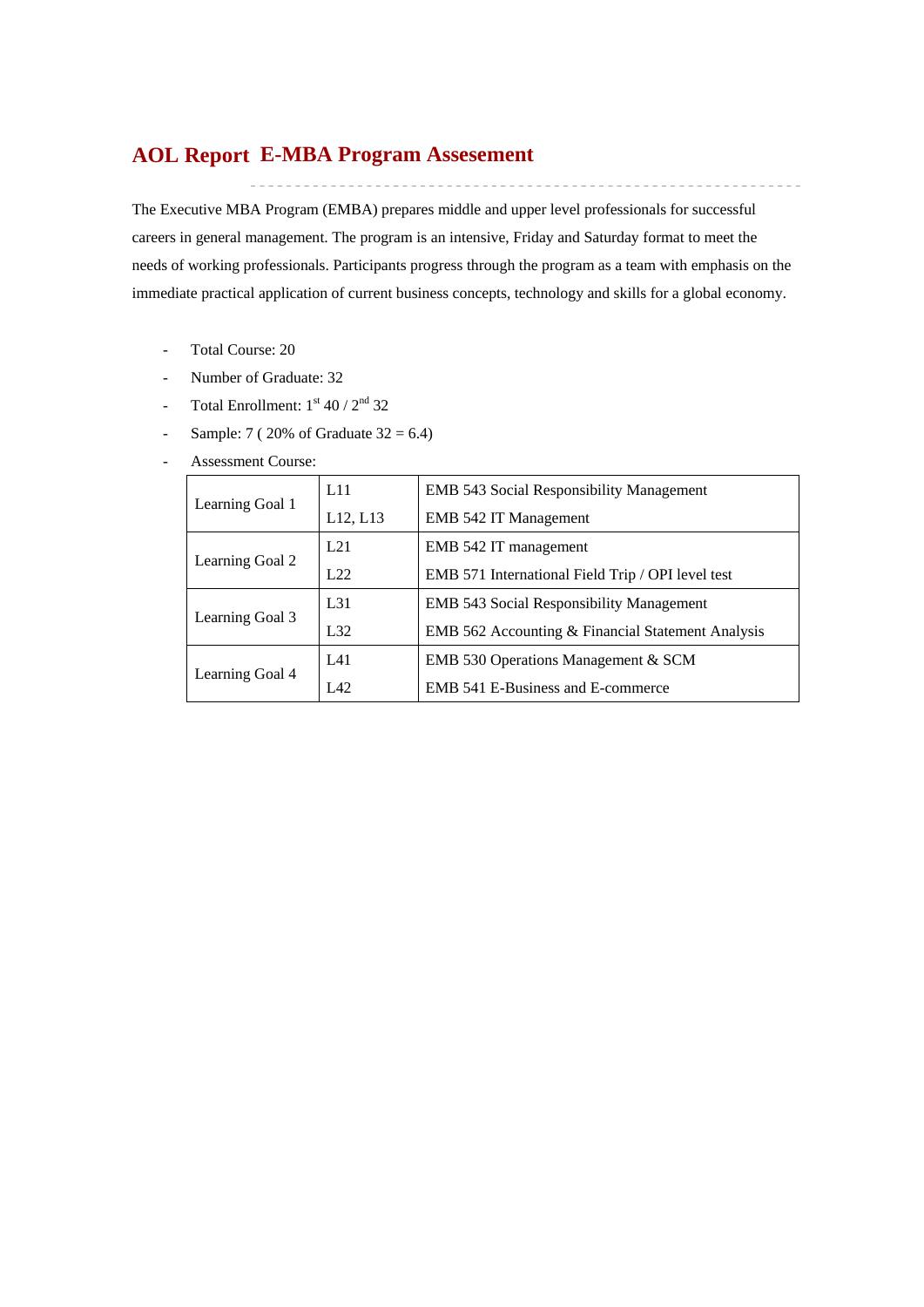## *Overview of assessment*

| <b>E-MBA Program Assessment: Learning Goal 1</b>                                                                                                                                                                                                                               |                                              |                                                                                                                                                                                                                                                                                             |  |  |  |  |  |  |  |
|--------------------------------------------------------------------------------------------------------------------------------------------------------------------------------------------------------------------------------------------------------------------------------|----------------------------------------------|---------------------------------------------------------------------------------------------------------------------------------------------------------------------------------------------------------------------------------------------------------------------------------------------|--|--|--|--|--|--|--|
| Our graduates will use team building and high-performance management behaviors to lead a<br>team task successfully in competitive environment.                                                                                                                                 |                                              |                                                                                                                                                                                                                                                                                             |  |  |  |  |  |  |  |
| <b>Learning Objective</b>                                                                                                                                                                                                                                                      | <b>Sample</b>                                | <b>Methods</b>                                                                                                                                                                                                                                                                              |  |  |  |  |  |  |  |
| (L11) Our students will have high-<br>performance leadership skill.<br>(L12) Our students will know how to build a<br>team successfully in competitive<br>environment.<br>(L13) Our students will effectively manage<br>team members for solving organizational<br>challenges. | Students enrolled<br>in EMB 543/542<br>$N=7$ | - Course-embedded survey<br>- Reflective assessment of<br>leadership styles/skills<br>completed by team member<br>in EMB 543<br>- Team member assessment by<br>their team leader in EMB 542<br>- All assessment rubrics with<br>detailed evaluation criteria<br>were developed by faculties |  |  |  |  |  |  |  |

Finding

- Using course-embedded survey for checking L11 which is evaluating leadership style and skills of their team leader (in EMB 543). Average scores for the exceed 2 (meet the expectation).
- Using course-embedded survey for checking L12 and L13 which is evaluating team building skills of their team members (in EMB 542). Average scores for the exceed 2 (meet the expectation).
	- \* 1 (Fails to Meet Expectations) 2 (Meets Expectations) 3 (Exceed Expectation)
- Most E-MBA students are team leaders in their companies, thus L11, L12, and L13 are satisfied.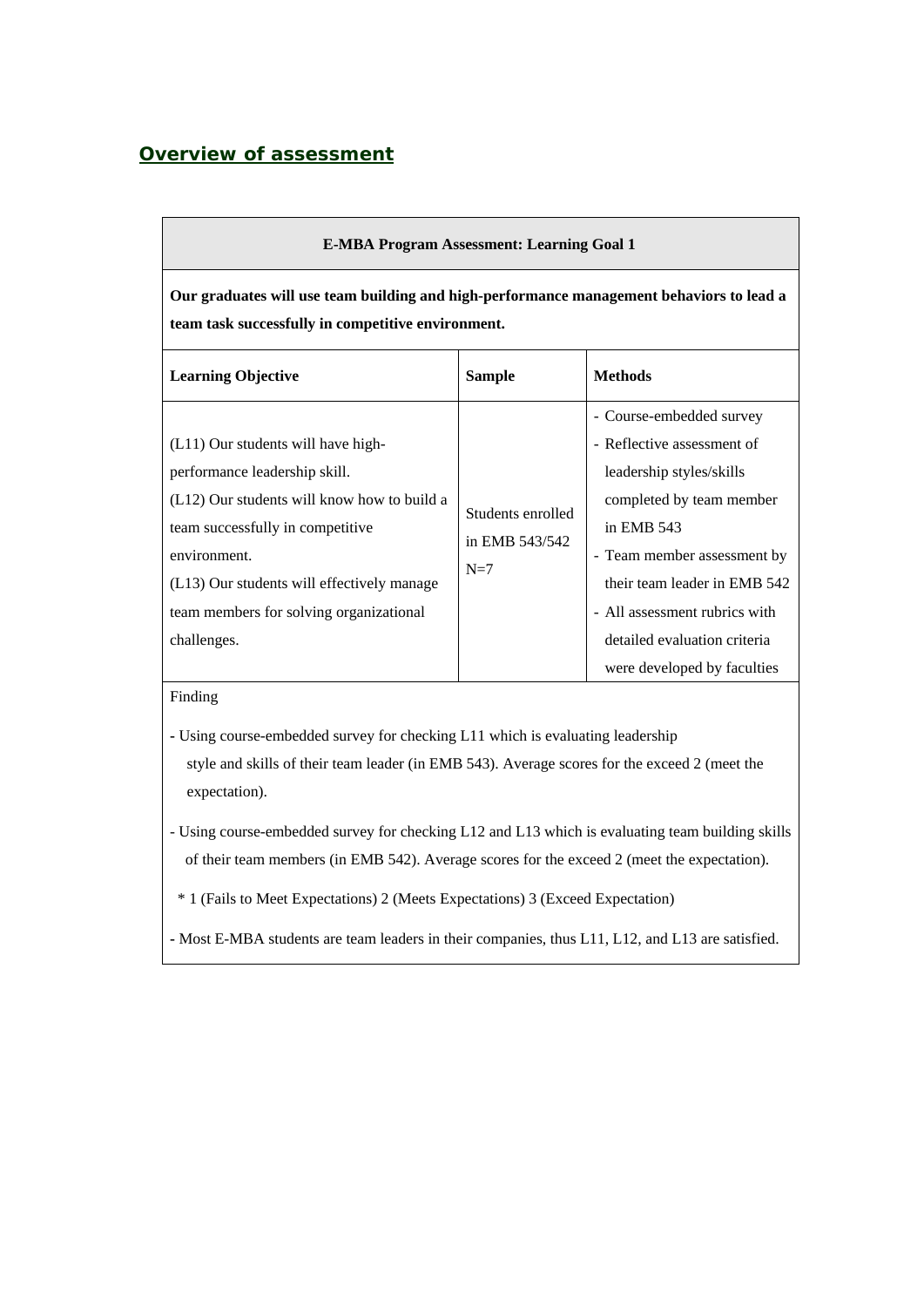| <b>E-MBA Program Assessment: Learning Goal 2</b>                                                                                                                                                                                          |                                                        |                                                                                                                                                                                                                                                   |  |  |  |  |  |  |  |
|-------------------------------------------------------------------------------------------------------------------------------------------------------------------------------------------------------------------------------------------|--------------------------------------------------------|---------------------------------------------------------------------------------------------------------------------------------------------------------------------------------------------------------------------------------------------------|--|--|--|--|--|--|--|
| Our graduates will have a global perspective.                                                                                                                                                                                             |                                                        |                                                                                                                                                                                                                                                   |  |  |  |  |  |  |  |
| <b>Learning Objective</b>                                                                                                                                                                                                                 | <b>Sample</b>                                          | <b>Methods</b>                                                                                                                                                                                                                                    |  |  |  |  |  |  |  |
| (L21) Our students will understand global<br>business issues and relate current issues to<br>emerging business opportunities.<br>(L22) Our students will have command of<br>business English or other language of major<br>global market. | Students enrolled<br>in EMB 542 / 571<br>/572<br>$N=7$ | - Assessment task force<br>scored case solutions<br>written in English in EMB<br>542<br>- OPI level test (English<br>speaking capability test)<br>- All assessment rubrics<br>with detailed evaluation<br>criteria were developed<br>by faculties |  |  |  |  |  |  |  |

#### Finding

- Using the assessment rubric for checking L21 and L22 which is assessed by assessment task force (in EMB 542). Average scores for the exceed 2 (meet the expectation).
- \* 1 (Fails to Meet Expectations) 2 (Meets Expectations) 3 (Exceed Expectation)

- All EMBA students should pass OPI level test (Official business English speaking capability test), and they passed OPI level test satisfying advanced level. All EMBA students passed two international field trip courses (EMB 571/572) at University of South California in the United States and IE in Spain. Because all EMBA students attended lecture classes and delivered a final presentation at the end of the course in English during the international field trip, they were required high skilled business English communication ability. Thus, our graduates satisfy the global perspective learning goal (L21, L22).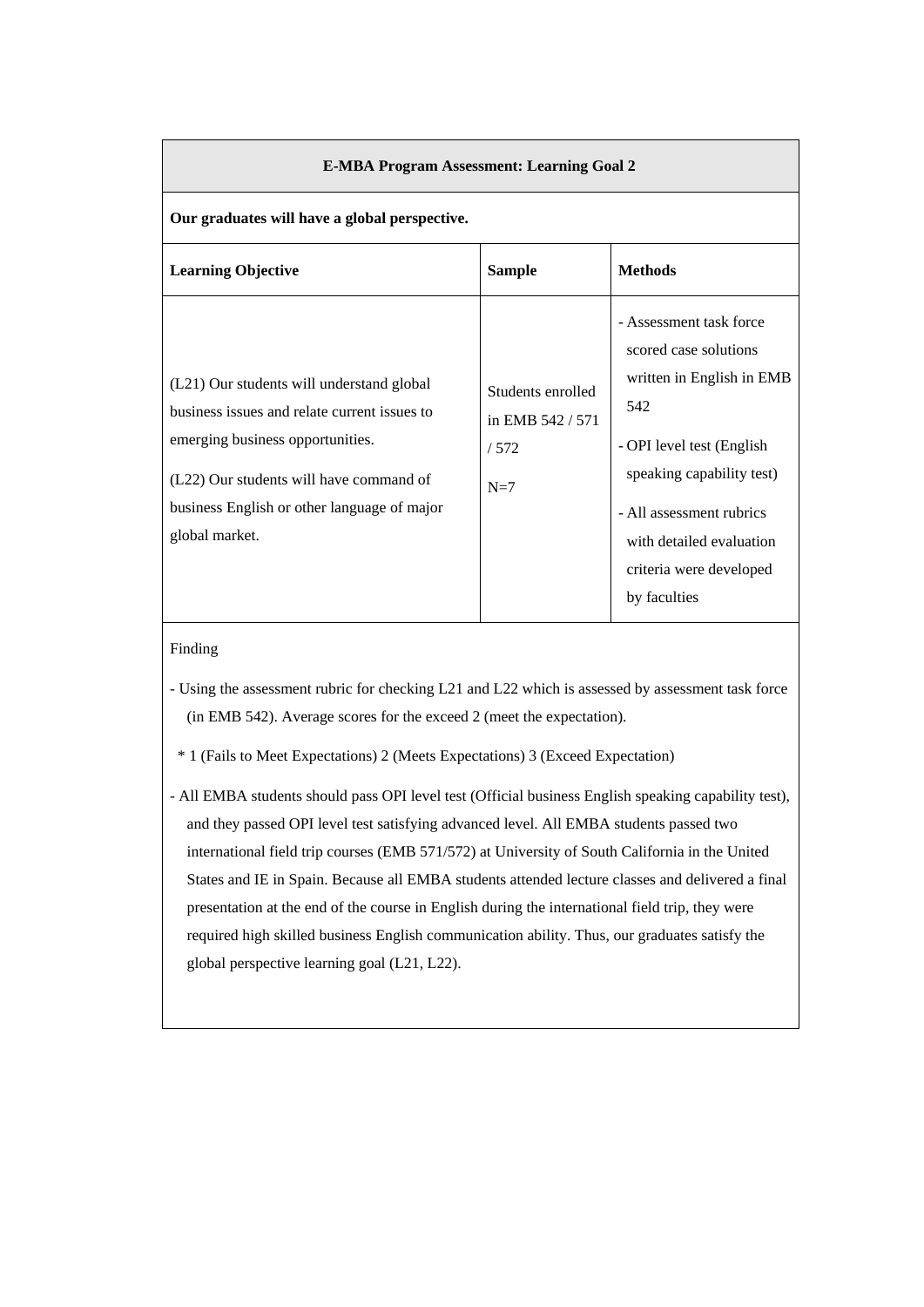#### **E-MBA Program Assessment: Learning Goal 3**

**Our graduates will understand the gravity of ethical behavior and corporate social responsibility.** 

| <b>Learning Objective</b>                                                                                                                                                                                                         | <b>Sample</b>                         | <b>Methods</b>                                                                                                                                                                                                                                                                                                              |
|-----------------------------------------------------------------------------------------------------------------------------------------------------------------------------------------------------------------------------------|---------------------------------------|-----------------------------------------------------------------------------------------------------------------------------------------------------------------------------------------------------------------------------------------------------------------------------------------------------------------------------|
| (L31) Our students will identify ethical and<br>social dilemma and be able to recognize and<br>evaluate alternative courses of action<br>(L32) Our students will know the professional<br>code of conduct within their discipline | Students enrolled in<br>EMB 543 / 562 | - All lectures and term<br>project presentations were<br>recorded for evaluation<br>(DVD)<br>- Assessment task force<br>scored the term project<br>presentation and its output<br>in EMB 543<br>- Course-embedded survey<br>- All assessment rubrics<br>with detailed evaluation<br>criteria were developed<br>by faculties |

#### Finding

- Using the assessment rubric for checking L31 which is assessed by assessment task force (in EMB 543). Average scores for the exceed 2 (meet the expectation).
- Using course-embedded survey for checking L32 (in EMB 562). Average scores for the exceed 2 (meet the expectation).
- \* 1 (Fails to Meet Expectations) 2 (Meets Expectations) 3 (Exceed Expectation).
- Thus, our graduates satisfy the ethical behavior and CSR learning goal (L31, L32).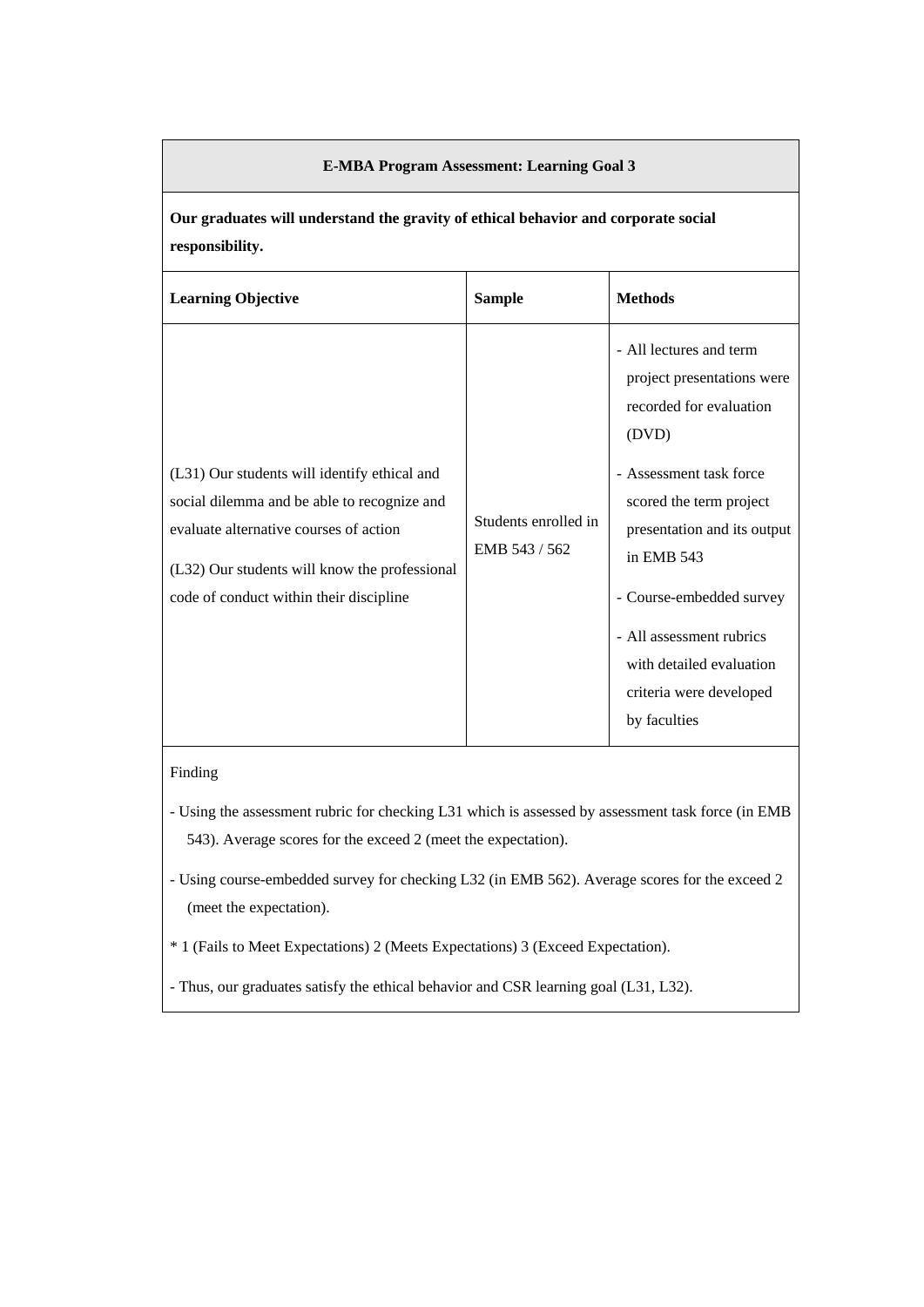#### **E-MBA Program Assessment: Learning Goal 4**

**Our graduates will be able to strategically analyze business cases and integrate different disciplines in solving business problems.** 

| <b>Learning Objective</b>                                            | <b>Sample</b>                       | <b>Methods</b>                                                    |
|----------------------------------------------------------------------|-------------------------------------|-------------------------------------------------------------------|
|                                                                      |                                     | All lectures and term project<br>-<br>presentations were recorded |
| $(L41)$ Our students will use                                        |                                     | for evaluation (DVD)                                              |
| appropriate analytical techniques to                                 |                                     | Assessment task force scored                                      |
| solve business problems and will<br>demonstrate the ability of sound | Students enrolled in<br>EMB 530/541 | the term project presentation                                     |
| business judgment                                                    |                                     | and its output in EMB 530<br>Assessment task force scored         |
| (L42) Our students will synthesize                                   | $N=7$                               | case solutions in EMB 541                                         |
| different discipline areas                                           |                                     | All assessment rubrics with<br>$\blacksquare$                     |
|                                                                      |                                     | detailed evaluation criteria                                      |
|                                                                      |                                     | were developed by faculties                                       |

### Finding

- Using the assessment rubric for checking L41 which is assessed by assessment task force (in EMB 530). Average scores for the exceed 2 (meet the expectation).

- Using the assessment rubric for checking L42 which is assessed by assessment task force (in EMB 541). Average scores for the exceed 2 (meet the expectation).

\* 1 (Fails to Meet Expectations) 2 (Meets Expectations) 3 (Exceed Expectation)

- Thus, our graduates satisfy the strategic analysis learning goal (L41, L42).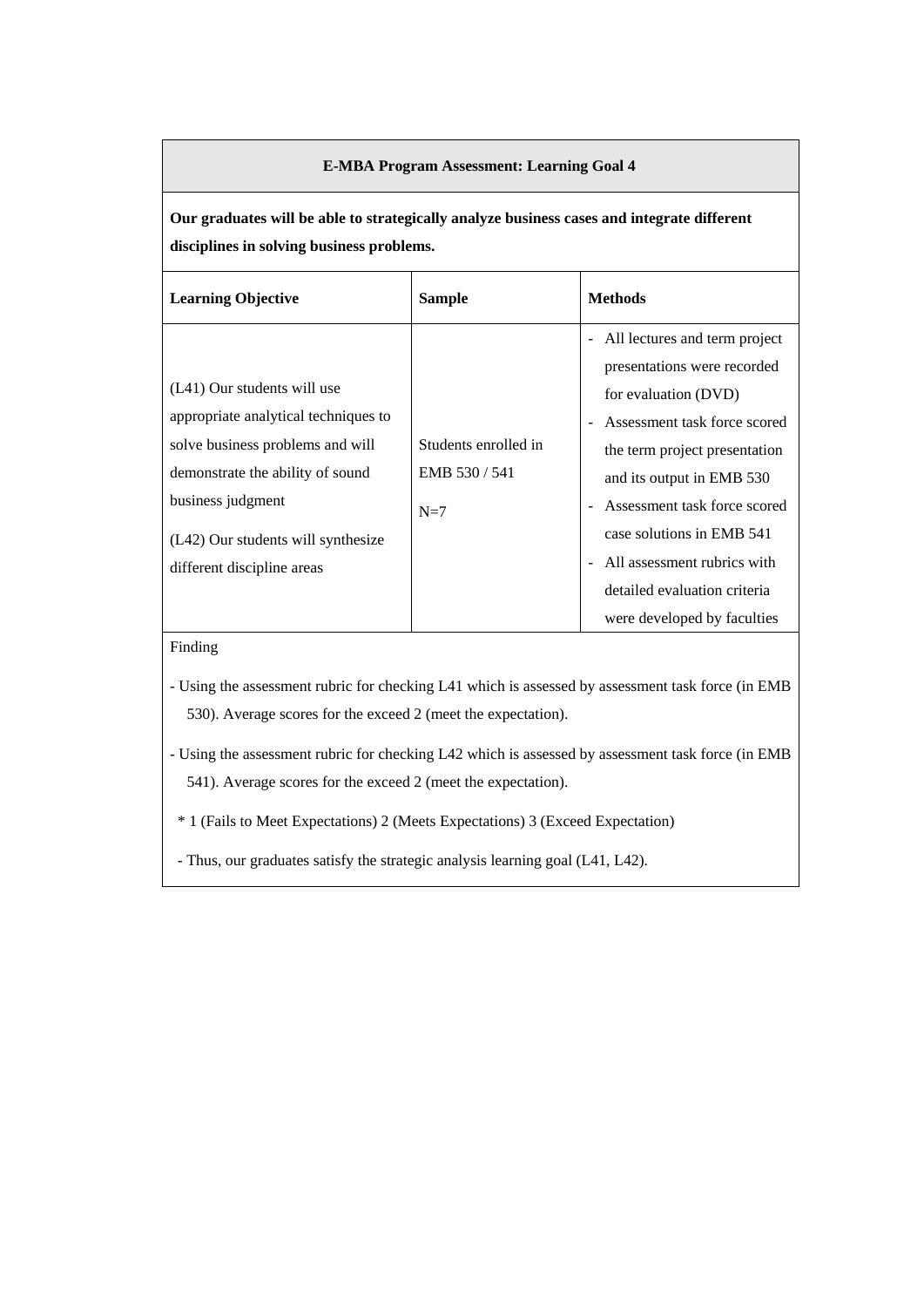# *Data Analysis and Results*

| Assessment Learning Goal 1: EMB 543 / EMB 542                                 |                |                |                  |                |                |                  |                |                |              |                |                  |
|-------------------------------------------------------------------------------|----------------|----------------|------------------|----------------|----------------|------------------|----------------|----------------|--------------|----------------|------------------|
| Randomly selected students who participated in EMB 543/542 class answered the |                |                |                  |                |                |                  |                |                |              |                |                  |
| survey                                                                        |                |                |                  |                |                |                  |                |                |              |                |                  |
| Team members assessed their team leader for checking L11, and team leaders    |                |                |                  |                |                |                  |                |                |              |                |                  |
| assessed their team members for checking L12 and L13                          |                |                |                  |                |                |                  |                |                |              |                |                  |
|                                                                               |                |                |                  |                |                |                  |                |                |              |                |                  |
| Student                                                                       |                | L11            |                  |                |                |                  | L12            |                |              | L13            |                  |
| Number                                                                        | $\mathbf{1}$   | $\overline{2}$ | 3                | 4              | $\mathbf{1}$   | $\overline{2}$   | 3              | 4              | $\mathbf{1}$ | $\overline{2}$ | 3                |
| (EMB 543/541)                                                                 |                |                |                  |                |                |                  |                |                |              |                |                  |
| 1                                                                             | 3              | 3              | 3                | 3              | 3              | 3                | 3              | 3              | 3            | 3              | 3                |
| 2                                                                             | 3              | 3              | 3                | 3              | 3              | 3                | 3              | 3              | 3            | 3              | 3                |
| 3                                                                             | $\overline{2}$ | 3              | 3                | 3              | 3              | 3                | 3              | 3              | 3            | 3              | 3                |
| $\overline{4}$                                                                | 3              | 3              | 3                | 3              | 3              | 3                | 3              | 3              | 3            | 3              | 3                |
| 5                                                                             | $\overline{2}$ | 3              | $\overline{2}$   | $\overline{2}$ | 3              | 3                | $\overline{2}$ | 3              | 3            | 3              | 3                |
| 6                                                                             | 3              | 3              | 3                | 3              | 3              | $\overline{2}$   | 3              | 3              | 3            | 3              | $\overline{2}$   |
| 7                                                                             | 3              | 3              | $\mathfrak{Z}$   | 3              | 3              | 3                | $\overline{2}$ | 3              | 3            | 3              | 3                |
| 3 point total                                                                 | 5              | 7              | 6                | 6              | $\overline{7}$ | 6                | 5              | $\overline{7}$ | 7            | 7              | 6                |
| 2 point total                                                                 | 2              | $\Omega$       | $\mathbf{1}$     | $\mathbf{1}$   | $\Omega$       | 1                | $\overline{2}$ | $\Omega$       | $\Omega$     | $\Omega$       | 1                |
| 1 point total                                                                 | $\Omega$       | $\Omega$       | $\boldsymbol{0}$ | $\Omega$       | $\Omega$       | $\boldsymbol{0}$ | $\Omega$       | $\Omega$       | $\Omega$     | $\Omega$       | $\boldsymbol{0}$ |

\* Criteria: 1 (Fails to Meet Expectations) 2 (Meets Expectations) 3 (Exceeds Expectations)

\* Unit: Score (Trait) Person (Point)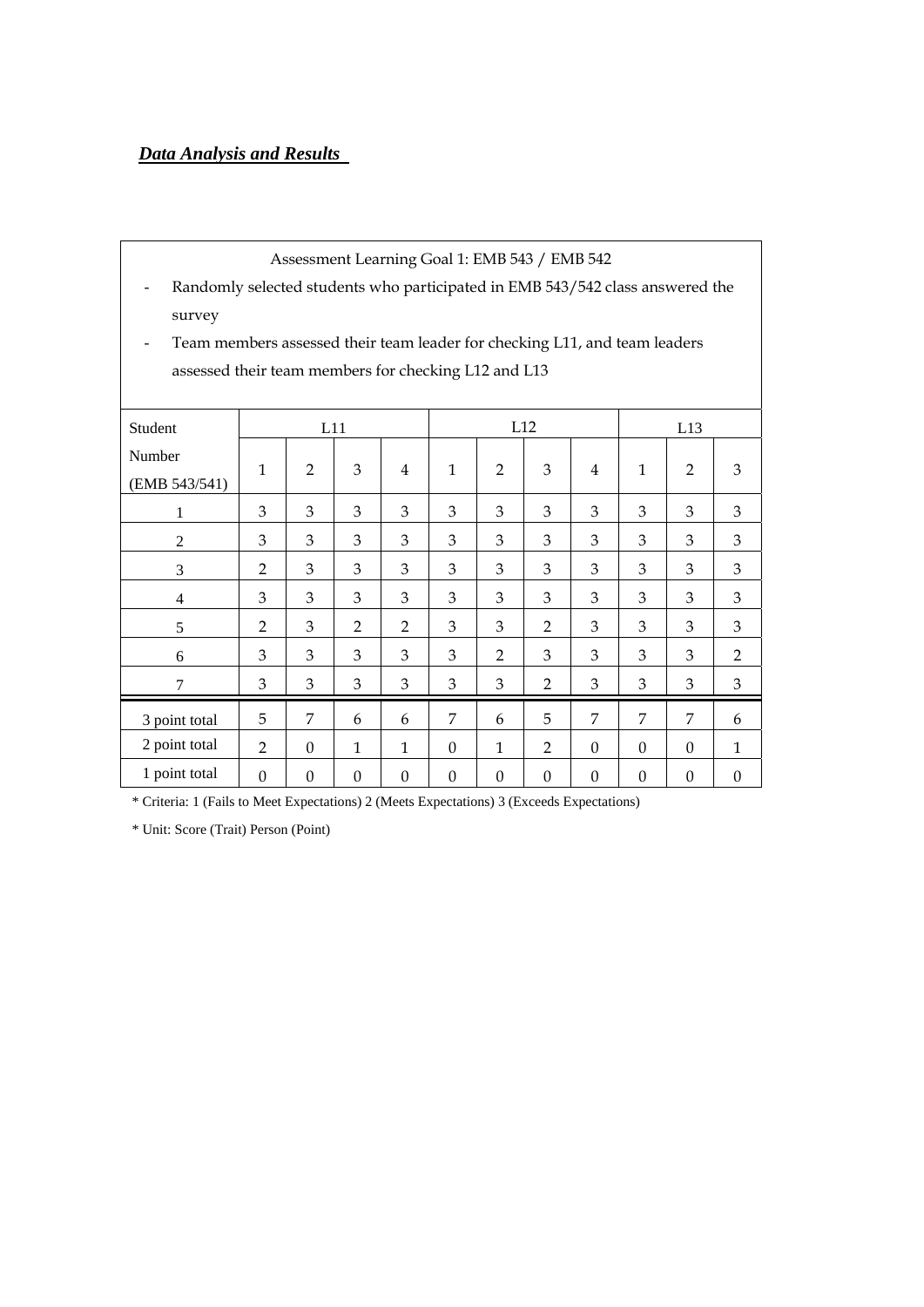Assessment Learning Goal 2: EMB 542 / EMB 571 / OPI level test

- An evaluator analyzed and scored case solutions written in English (e.x. HBR case) for checking L21 and L22
- An evaluator interviewed the professor for confirming the assessment result
- All EMBA students passed the OPI level test for graduation (satisfied over the advanced level)

| Student             |                  | L21              |                  | L22              |                  |                  |                  |
|---------------------|------------------|------------------|------------------|------------------|------------------|------------------|------------------|
| Number<br>(EMB 542) | $\mathbf{1}$     | $\overline{2}$   | $\mathfrak{Z}$   | $\overline{4}$   | $\mathbf{1}$     | $\overline{2}$   | $\mathfrak{Z}$   |
| 1                   | $\mathfrak{Z}$   | 3                | 3                | 3                | 3                | 3                | $\mathfrak{Z}$   |
| $\overline{2}$      | $\overline{2}$   | $\overline{2}$   | 3                | $\overline{2}$   | 3                | $\overline{2}$   | 3                |
| 3                   | $\mathfrak{Z}$   | 3                | 3                | 3                | 3                | 3                | $\mathfrak{Z}$   |
| $\overline{4}$      | $\mathfrak{Z}$   | $\overline{2}$   | 3                | $\overline{2}$   | $\mathfrak{Z}$   | $\overline{2}$   | $\mathfrak{Z}$   |
| 5                   | 2                | 3                | $\overline{2}$   | $\overline{2}$   | 3                | 3                | 3                |
| 6                   | 3                | $\overline{2}$   | $\overline{2}$   | 3                | 3                | $\overline{2}$   | $\overline{2}$   |
| 7                   | $\mathfrak{Z}$   | $\mathfrak{B}$   | $\overline{2}$   | $\overline{2}$   | $\overline{2}$   | 3                | $\overline{2}$   |
| 3 point             | 5                | $\overline{4}$   | $\overline{4}$   | 3                | 6                | $\overline{4}$   | 5                |
| 2 point             | $\overline{2}$   | 3                | 3                | $\bf 4$          | $\mathbf{1}$     | 3                | $\overline{2}$   |
| 1 point             | $\boldsymbol{0}$ | $\boldsymbol{0}$ | $\boldsymbol{0}$ | $\boldsymbol{0}$ | $\boldsymbol{0}$ | $\boldsymbol{0}$ | $\boldsymbol{0}$ |

- All EMBA students took international field trip courses in USC and IE

\* Criteria: 1 (Fails to Meet Expectations) 2 (Meets Expectations) 3 (Exceeds Expectations)

\* Unit: Score (Trait) Person (Point)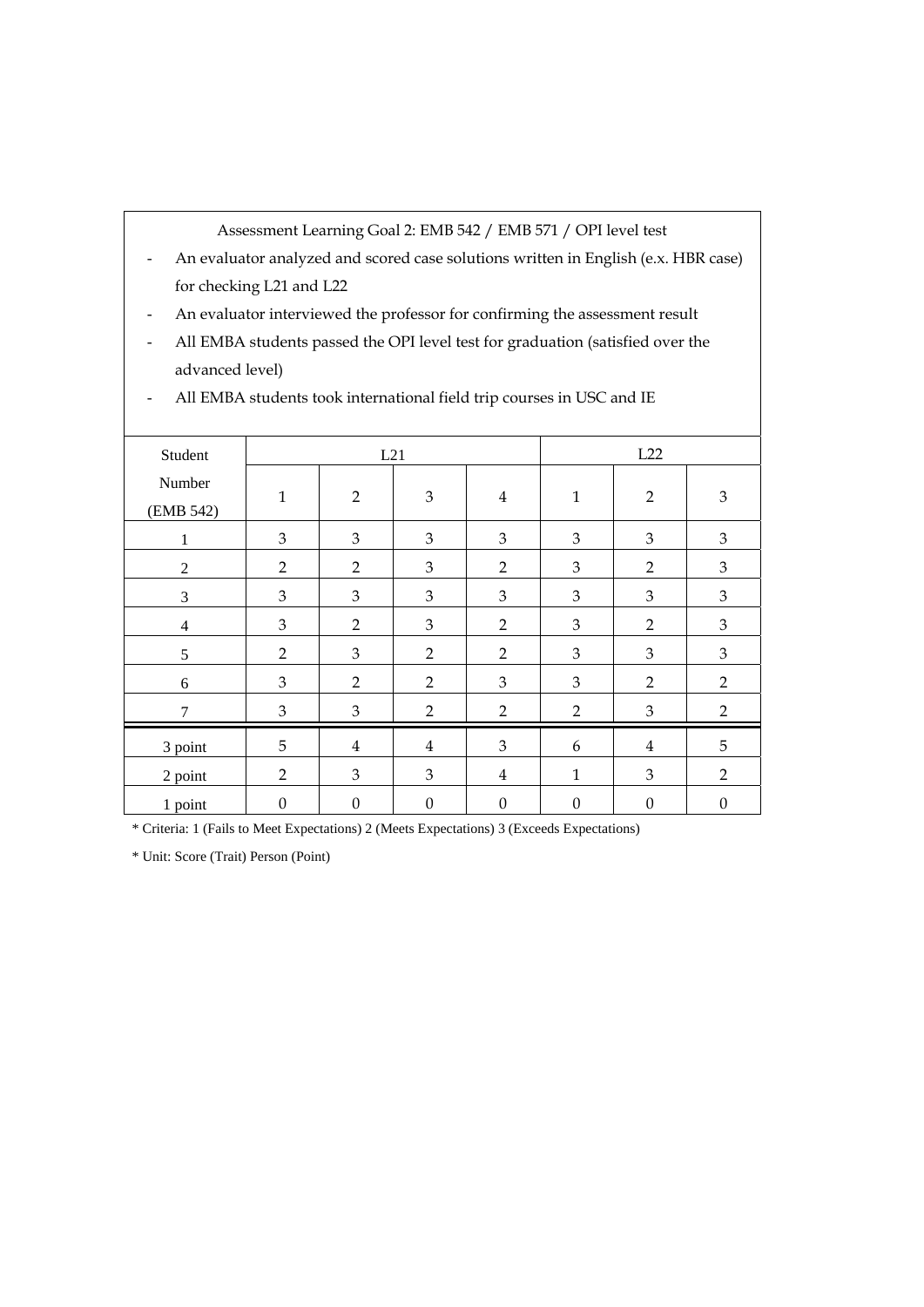Assessment Learning Goal 3: EMB 543 / EMB 562

- Whole lectures were recorded using DVD, and an evaluator analyzed and scored the term project presentation and its output in EMB 543
- An evaluator interviewed the professor for confirming the assessment result
- Randomly selected students who participated in EMB 562 class answered the survey

| Student                 |                  |                  | L32              |                  |                  |                  |                  |
|-------------------------|------------------|------------------|------------------|------------------|------------------|------------------|------------------|
| Number<br>(EMB 543/562) | $\mathbf{1}$     | $\overline{2}$   | $\mathfrak{Z}$   | $\overline{4}$   | 5                | $\mathbf{1}$     | $\overline{2}$   |
| 1                       | $\mathfrak{Z}$   | $\overline{2}$   | $\mathfrak{Z}$   | $\overline{2}$   | $\overline{2}$   | $\overline{2}$   | $\overline{2}$   |
| $\mathbf{2}$            | 3                | 3                | 3                | 3                | 3                | $\mathfrak{Z}$   | 3                |
| 3                       | 3                | 3                | 3                | 3                | 3                | $\overline{2}$   | $\overline{2}$   |
| $\overline{4}$          | 3                | 3                | $\overline{2}$   | 3                | $\overline{2}$   | 3                | $\mathfrak{Z}$   |
| 5                       | $\overline{2}$   | 3                | 3                | 3                | 3                | $\mathfrak{Z}$   | $\mathfrak{Z}$   |
| 6                       | $\overline{2}$   | $\overline{2}$   | 3                | $\overline{2}$   | $\overline{2}$   | $\mathfrak{Z}$   | $\mathfrak{Z}$   |
| $\tau$                  | $\overline{2}$   | $\overline{2}$   | $\mathfrak{Z}$   | $\mathfrak{Z}$   | 3                | $\mathfrak{Z}$   | $\mathfrak{Z}$   |
| 3 point                 | $\overline{4}$   | 4                | 6                | 5                | 4                | 5                | 5                |
| 2 point                 | $\mathfrak{B}$   | 3                | $\mathbf{1}$     | $\overline{2}$   | $\mathfrak{B}$   | $\overline{2}$   | $\overline{2}$   |
| 1 point                 | $\boldsymbol{0}$ | $\boldsymbol{0}$ | $\boldsymbol{0}$ | $\boldsymbol{0}$ | $\boldsymbol{0}$ | $\boldsymbol{0}$ | $\boldsymbol{0}$ |

\* Criteria: 1 (Fails to Meet Expectations) 2 (Meets Expectations) 3 (Exceeds Expectations)

\* Unit: Score (Trait) Person (Point)